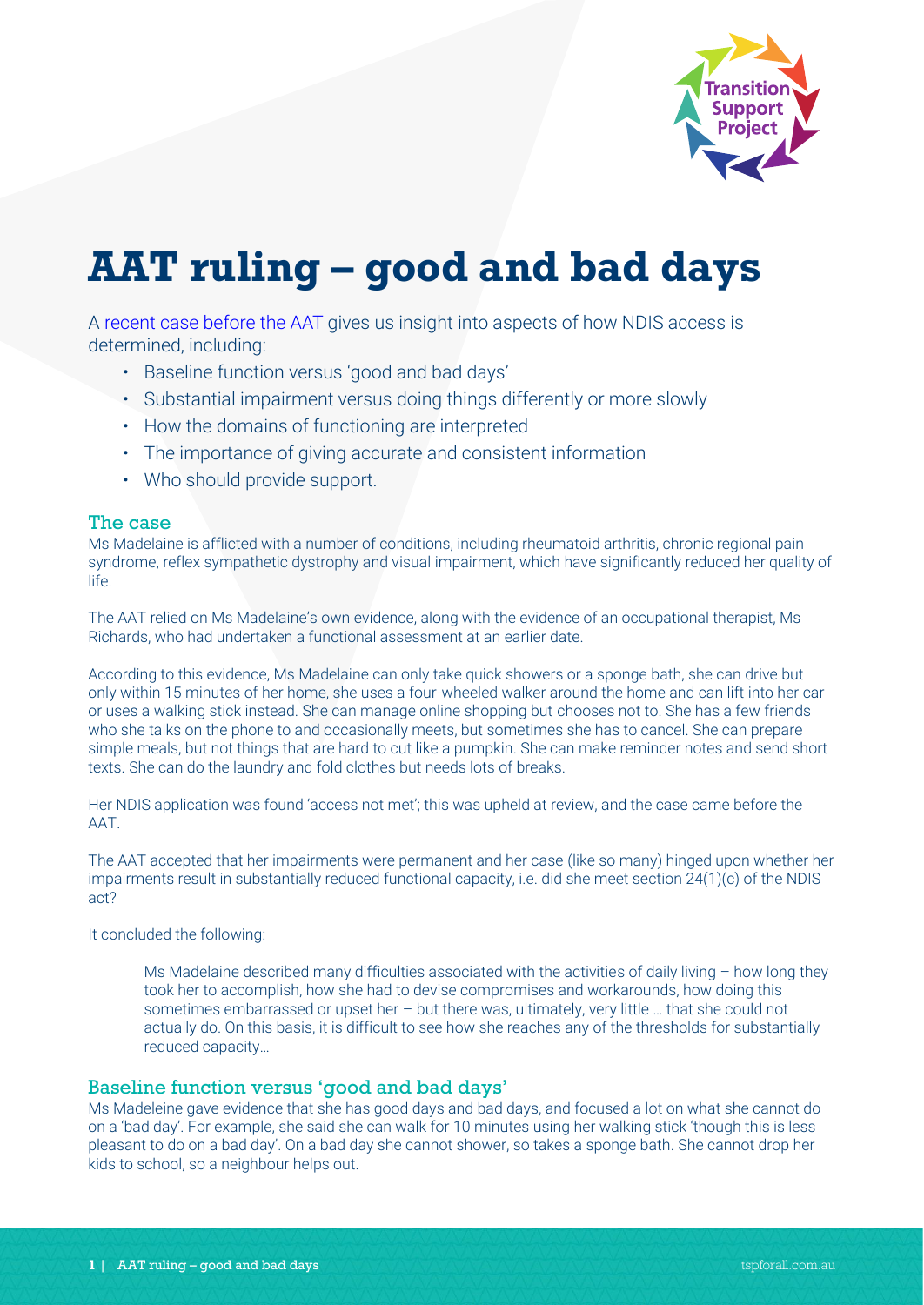

The NDIS submitted that functional capacity should not be characterised by what someone cannot do on a bad day, based on 8.3.1 of the [Access to the NDIS Operational Guideline,](https://www.ndis.gov.au/about-us/operational-guidelines/access-ndis-operational-guideline/list-b-permanent-conditions-which-functional-capacity-are-variable-and-further-assessment-functional-capacity-generally-required) which states:

When considering whether a fluctuating or episodic impairment results in substantially reduced functional capacity to undertake relevant activities, the NDIA will consider the impact on the person's ability to function in the periods between acute episodes.

The AAT said of Ms Madelaine's evidence that 'it was difficult to tell whether a particular self-report of daily capacity described a bad day, a good day, or was of universal application. The Tribunal came away with the impression that much of her testimony regarded (a lack of) functionality on bad days in particular'.

Ms Madelaine told the AAT that Ms Richards conducted the assessment on one of her bad days. Ms Richards observed her undertaking a number of activities, e.g. getting out of bed, walking around the home (albeit slowly), holding a pen and writing, and presenting with normal mood and affect.

The AAT noted that if Ms Madelaine's functioning was reduced on this day, then she might ordinarily be able to do more or better than she demonstrated to Ms Richards.

The AAT also took little consideration of reports submitted by two other occupational therapists, as they were undertaken while Ms Madelaine was severely constrained due to a recent hospitalisation.

## Substantial impairment versus doing things differently or more slowly.

Ms Madelaine described a number of daily activities that are difficult for her; for example, she has to leave early to drive her children to the bus stop, because it may take her 10 minutes to walk to the car.

The AAT noted that access rests on what a person can and cannot do  $-$  not on how much better they might be able to do if they received certain types of support.

The Access to the NDIS Guideline states that:

A person will be considered to be unable to participate effectively or completely in an activity if they cannot safely complete one or more of the tasks required to participate in an acceptable period of time. Undertaking a task more slowly or differently to others will not necessarily mean a person cannot participate effectively or completely in an activity.

The tribunal quoted Ms Madelaine herself, saying that is not *unable* to complete activities:

I can still function. I can still get out of bed. I may not swing out of bed and pop up, glad to see the sun every morning, but after 15, 20 minutes I can get the legs over and I can actually do it.

#### How the domains of functioning are interpreted

Without going into the substantial detail presented in this case, the AAT did provide a number of explanations of how the different domains should be interpreted:

#### Social interaction

This is about having 'the personal skills needed for social interaction', e.g. the ability to observe social boundaries and cope with feelings and emotions when engaging with others. It's not about a lack of opportunity for social interaction due to, for example, limited mobility.

#### Learning

This is about having the cognitive capacity to absorb and apply new skills. For example, a person might be able to learn the rules of tennis without being physically able to play.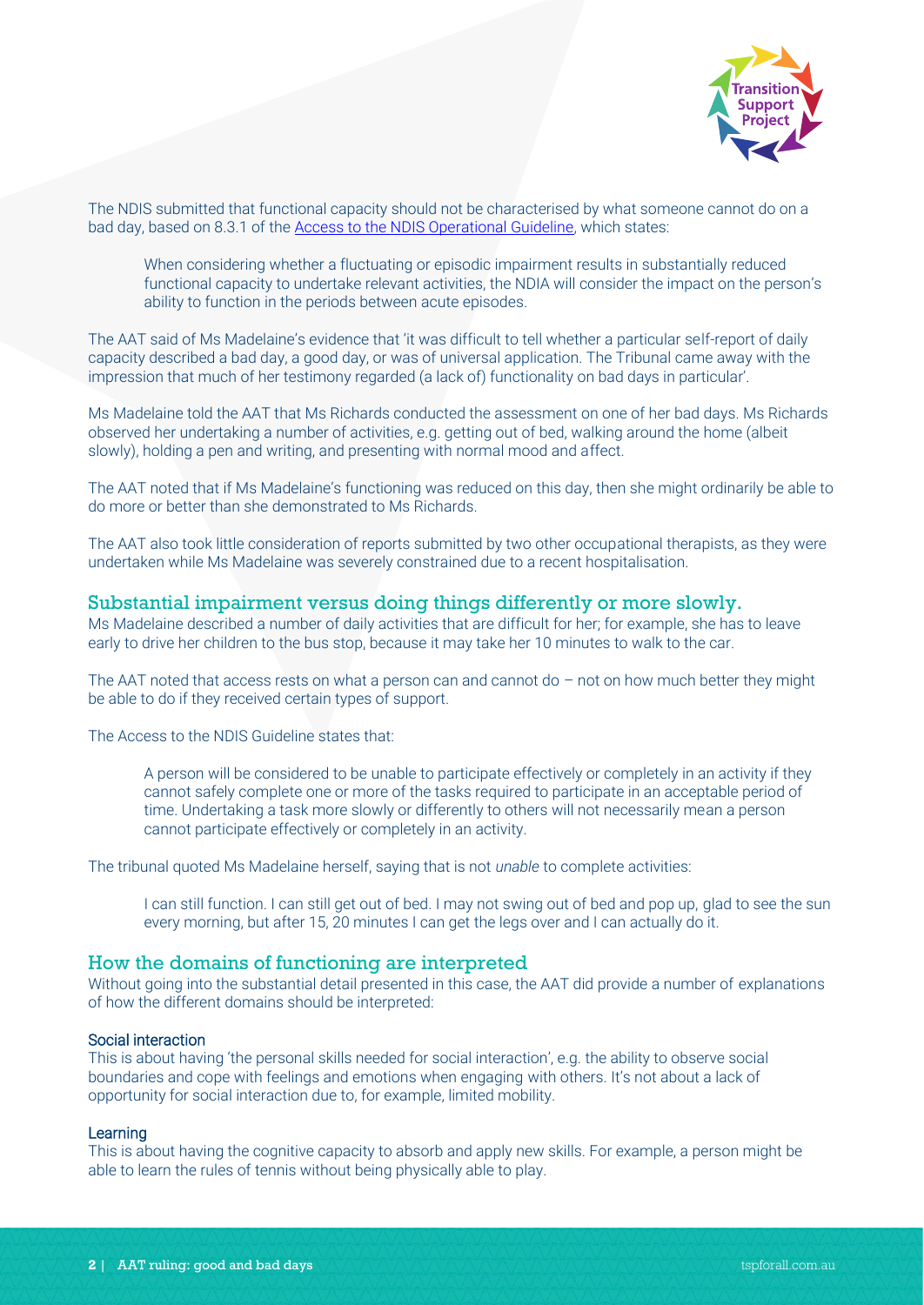

#### **Mobility**

The threshold for mobility is relatively low. A person is considered to have functional capacity in the mobility domain if they can move about their home, get in and out of a bed or a chair, and can move about a shop or a park once they have arrived. The AAT suggests that a person who can travel 50m unaided does not have a *substantial* impairment to their mobility.

#### Self management

The AAT again referred to the Guideline which describes self management as the cognitive capacity to organise one's life, to plan and make decision and to take responsibility for oneself, including completing daily tasks, making decisions, problem solving and managing finances.

#### Self care

The AAT in this case accepted there are some things Ms Madelaine cannot do, e.g. clean the house by herself, cut her toenails, cut hard foods such as pumpkin. It also noted there are many self-care activities she can do, e.g. dress herself, shower although it is difficult, self-medicate, cook and eat, use a phone. It stated the gaps in her ability to undertake self care 'do not significantly compromise the maintenance of her health, safety and well-being'.

# The importance of giving consistent information

Throughout the hearing, Ms Madelaine's evidence was demonstrated to be inconsistent.

The Tribunal stated that it saw Ms Madelaine as a truthful witness with a tendency to exaggerate. For example, she claimed her handwritten notes were 'unreadable' but when presented with her notes she agreed they were readable. A number of examples like this led the AAT to 'treat with caution' Ms Madelaine's own descriptions of her functional capacity where it conflicted with other evidence.

# Who should provide support

In concluding, the AAT noted that Ms Madelaine does require support as a result of her impairments; however, the need for *some support* does not quality her for NDIS support, let alone lifetime NDIS support. In this case, service may be more appropriately provided through another service system.

# What can we learn from this case?

This case highlights a number of key points to be mindful of when preparing an access request:

- While it might be tempting to focus on a person's most challenging moments, evidence provided needs to reflect an average or 'baseline' day, not on a bad day.
- Doing things differently or slowly, or struggling with tasks, does not constitute *substantially reduced functional capacity* – it's important to demonstrate what a person *cannot* do.
- Substantially reduced functional capacity needs to be demonstrated in *one or more* domains of daily living. You don't need to demonstrate *some* impact across all domains.
- Evidence provided must be consistent; exaggeration in one area may cause a person's evidence to be questioned more generally.
- Demonstrating the need for some support is not enough to gain entry to the NDIS a person needs to demonstrate they need support for their lifetime that is most appropriately provided by the NDIS.

#### Don't forget – this is part of a series of AAT summaries. You can find the others at [www.tspforall.com.au/resources.](http://www.tspforall.com.au/resources)

Disclaimer: The Transition Support Project believes that the information contained in this publication is correct at the time of publishing (June 2020); however, the Transition Support Project reserves the right to vary any of this publication without further notice. The information